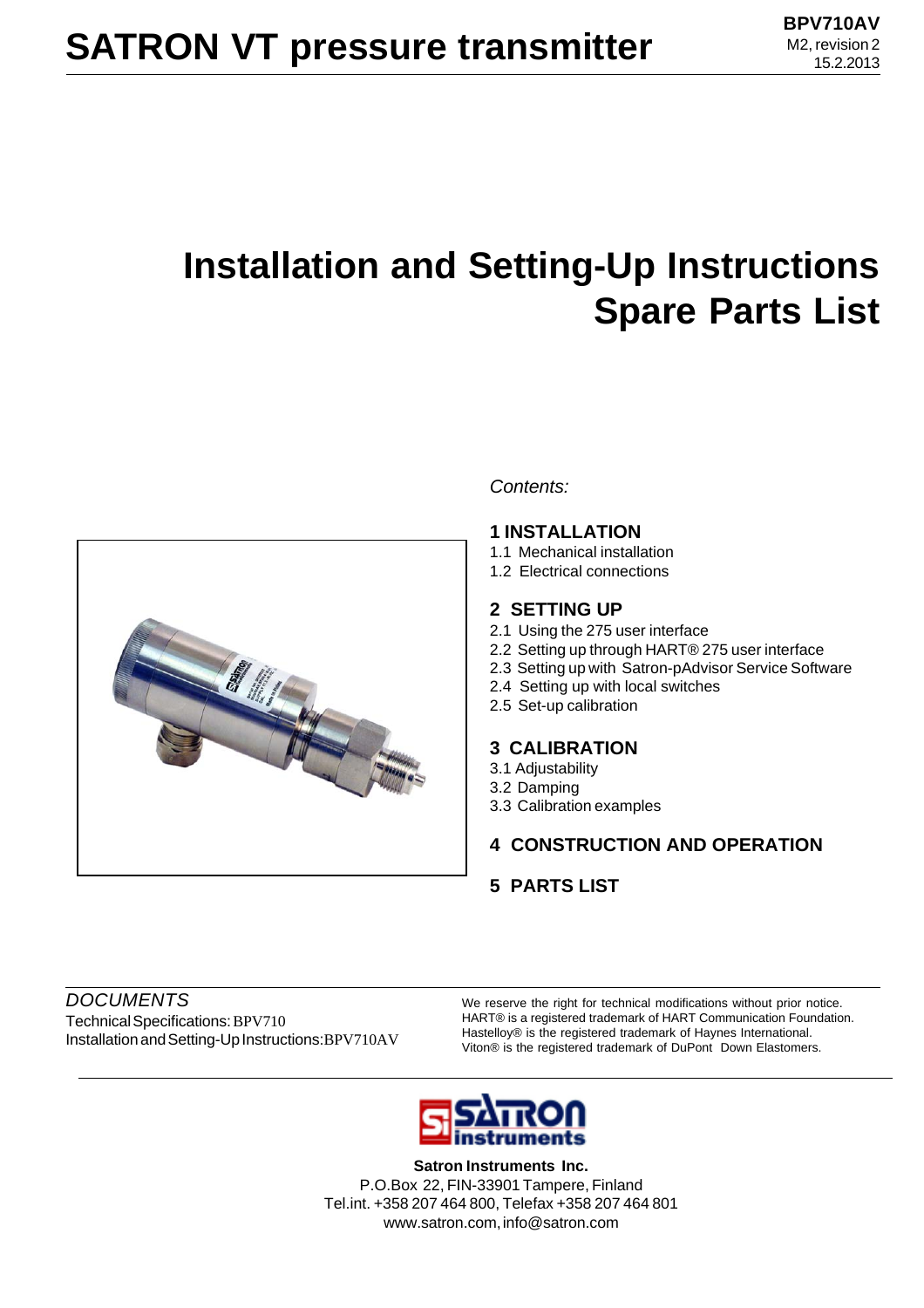#### **1.1 Mechanical installation**

#### **1.1.1 Recommended mounting positions**

- Process connection direction: horizontal
- Cable entry direction: from below
- Connector coupling direction, calibration direction: horizontal

#### **Other considerations:**

• In outdoor installations you should make sure that water condensed from e.g. a steam line will not freeze and, by expanding, damage the transmitter's sensor diaphragm. For instance, this can be avoided by installing heat insulation up to the sensor diaphragm.

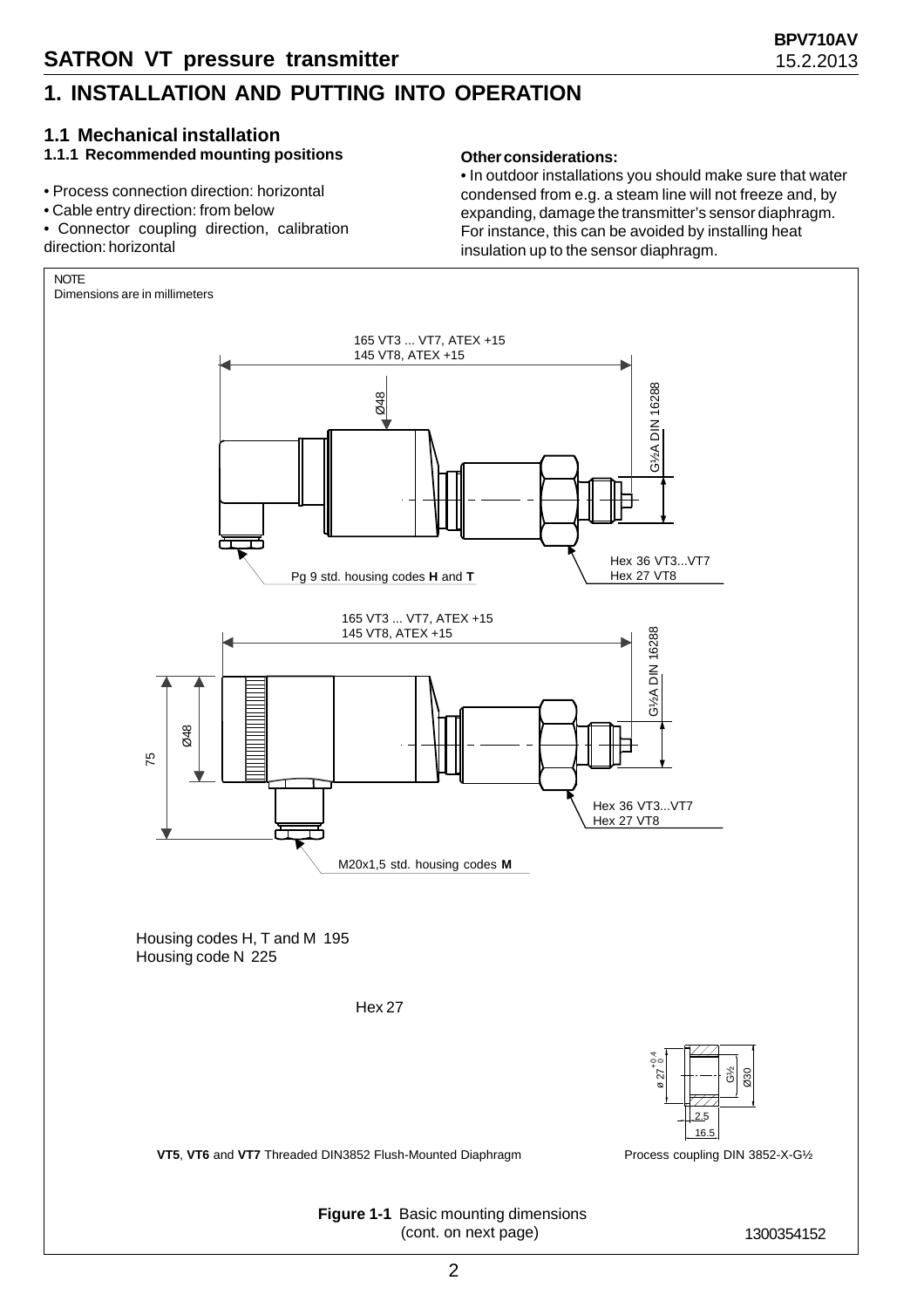### **SATRON VT pressure transmitter**

# NOTE Dimensions are in millimeters195 VT3 ... VT7, ATEX +15 G<sup>/2</sup>A DIN 16288 175 VT8, ATEX +15 70 Hex 36 VT3...VT7<br>Hex 27 VT8 M20x1,5 std. housing code **N PIET AND** Esc | A | V | Enter 195 VT3 ... VT7, ATEX +15 175 VT8, ATEX +15 Z 91 PG9 housing type **N** with plug-connector DIN 43650, **N**\_ / \_**P PISTILIOU** Esc | A | V | Enter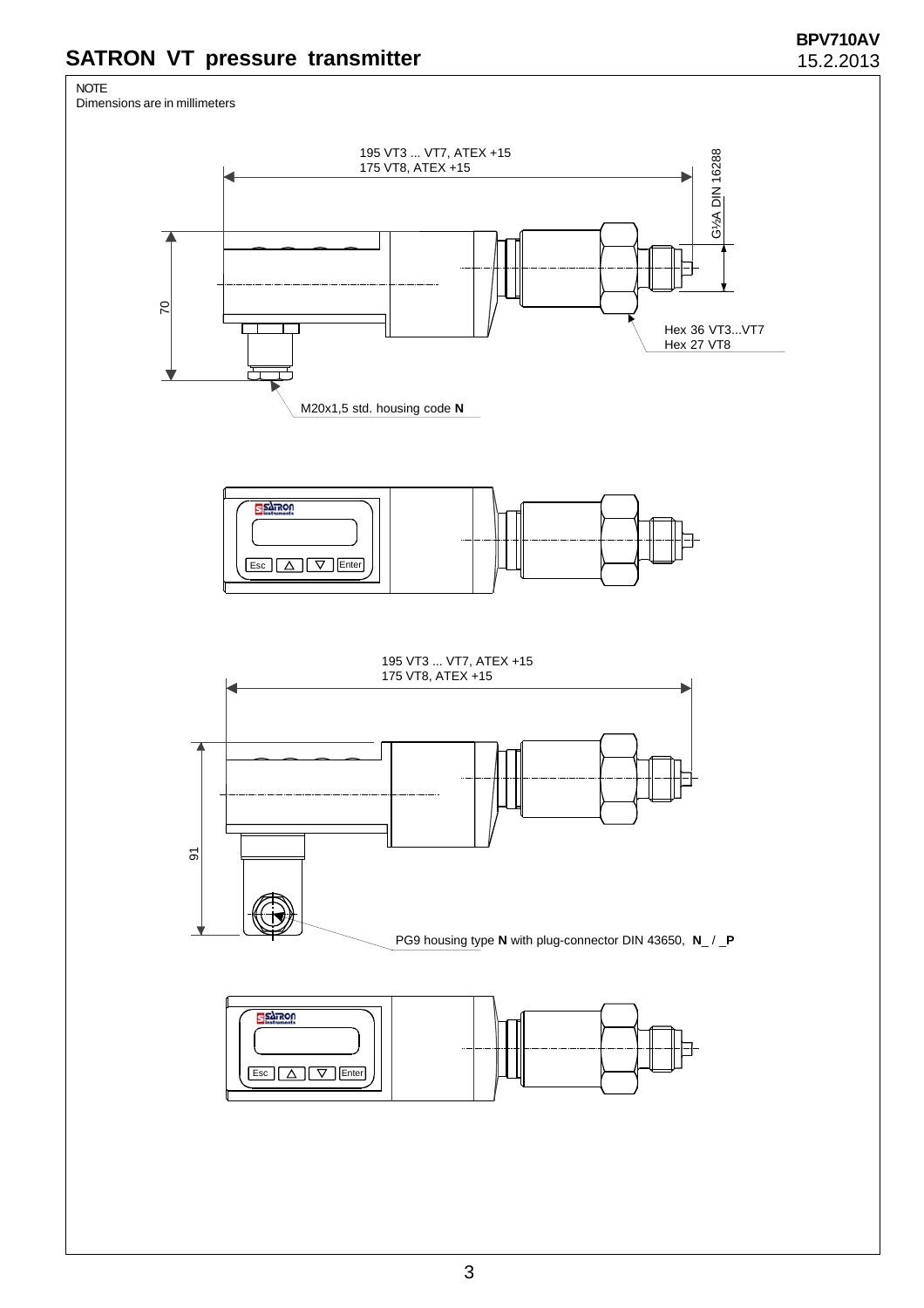

#### **1.1.2 Impulse piping**

#### **The process medium and the transmitter's position in relation to the process pipe determine the impulse piping line.**

• For liquid and steam pressure measurements it is preferable to install the transmitter below orifice plate to prevent the formation of disturbing gas bubbles in the impulse piping.

If the transmitter has to be installed above the process pipe for reasons of accessibility or for some other compelling reasons, it is recommendable to provide the piping with a gas seal to avoid disturbance.

• Mounting the transmitter above the process pipe in gas pressure measurement will eliminate disturbances caused by condensing liquid.

• Steam should not be admitted to the transmitter's sensing element. See installation examples 1-2c and d.

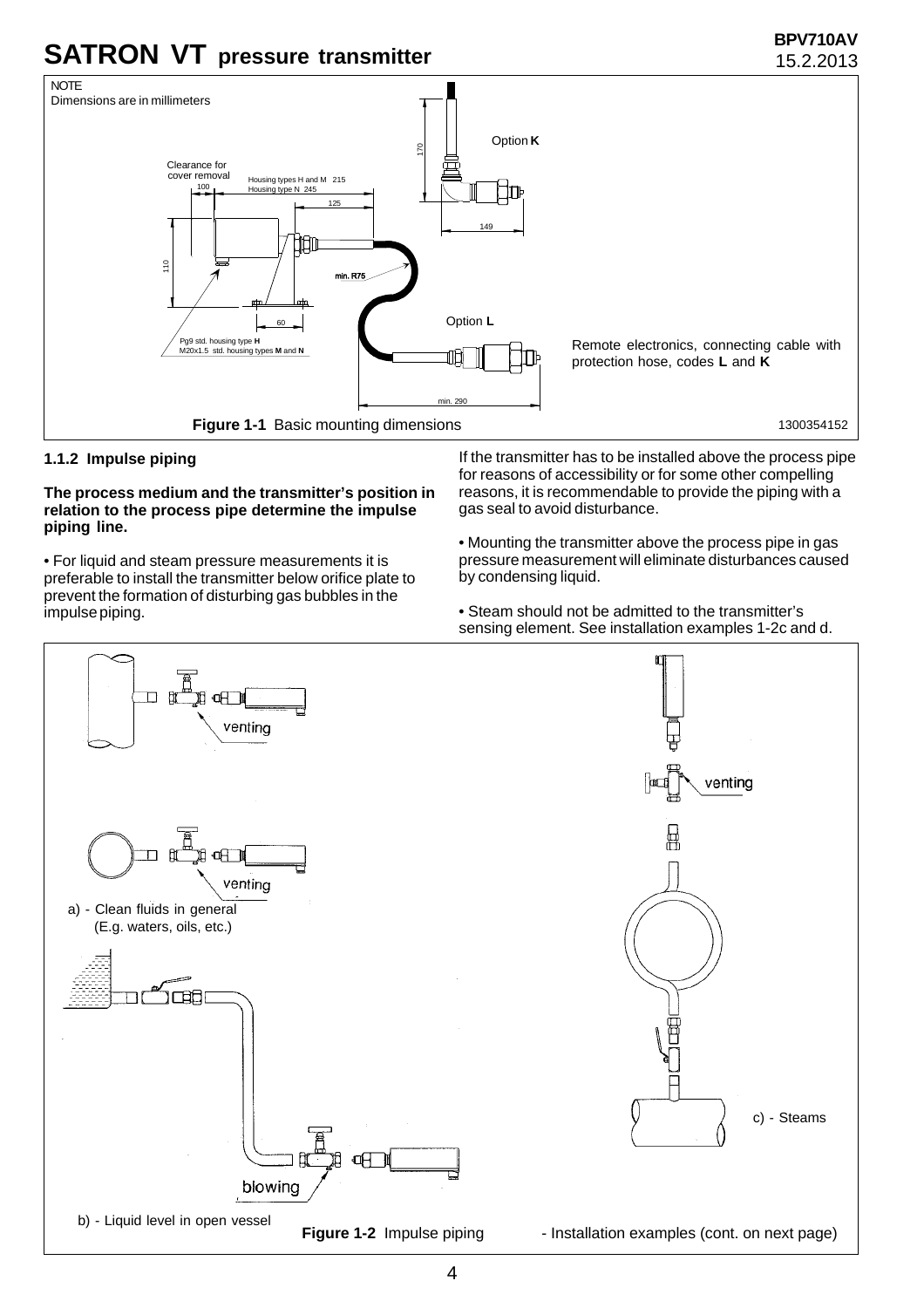



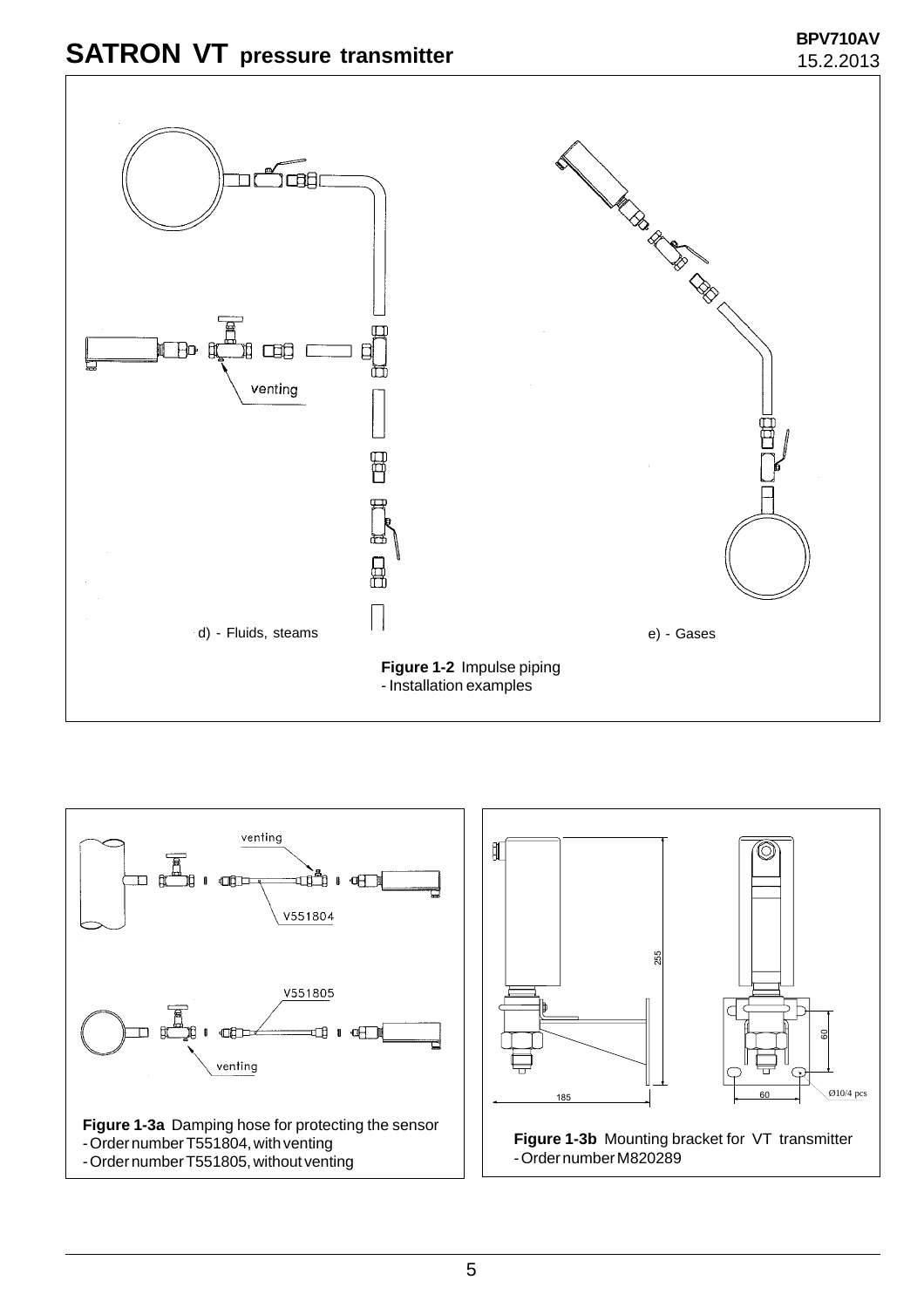### **SATRON VT** pressure transmitter 15.2.2013

## **BPV710AV**

#### **1.2 Electrical connections**

Supply voltage and load of the transmitter according to the figure 1-5.

We recommend shielded twisted-pair cable as signal cable.

The signal cable should not be installed near high-voltage cables, large motors or frequency converters.

The shield of the cable is grounded at the power supply end or according to the recommendations of the manufacturer of the used control system.





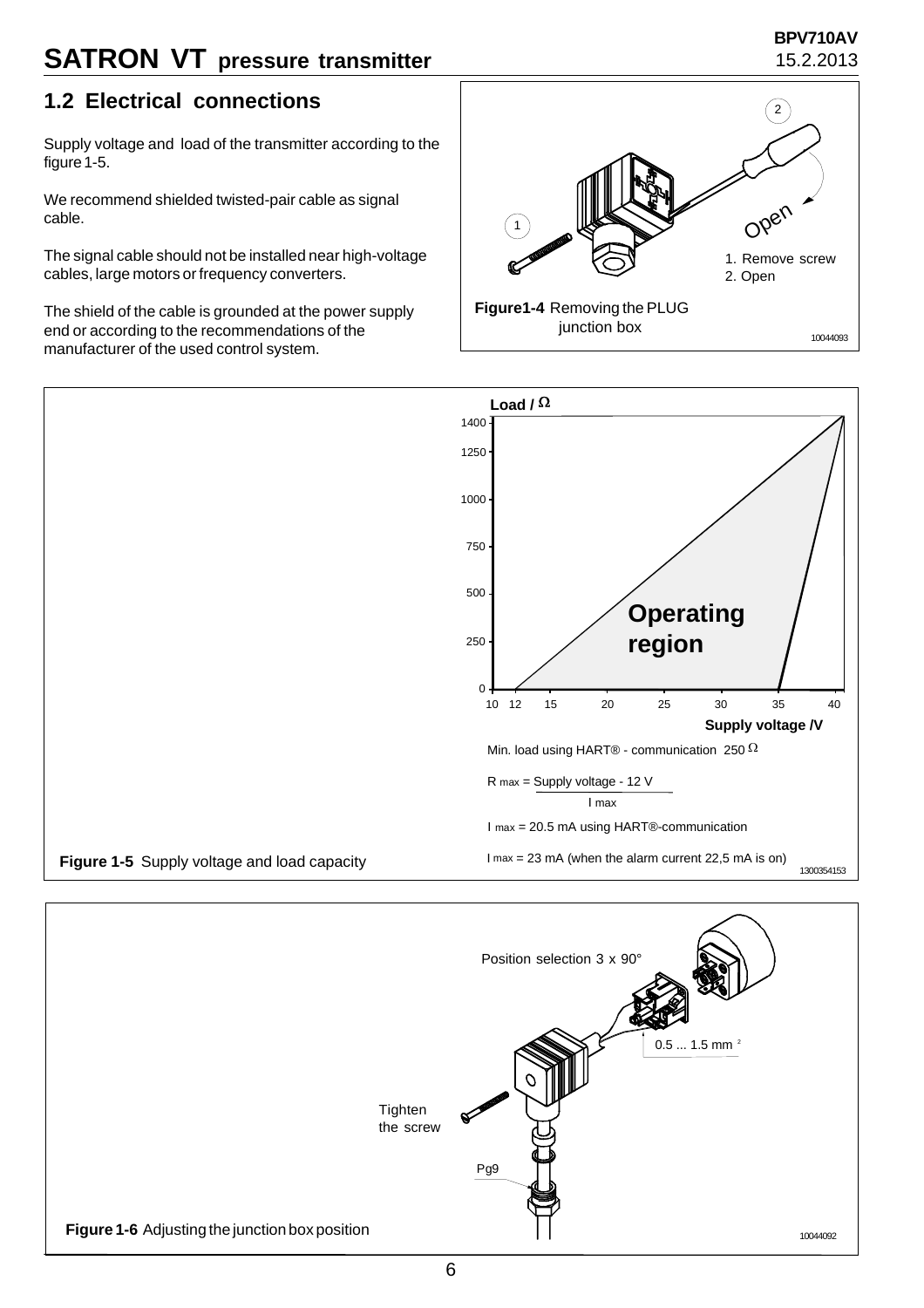

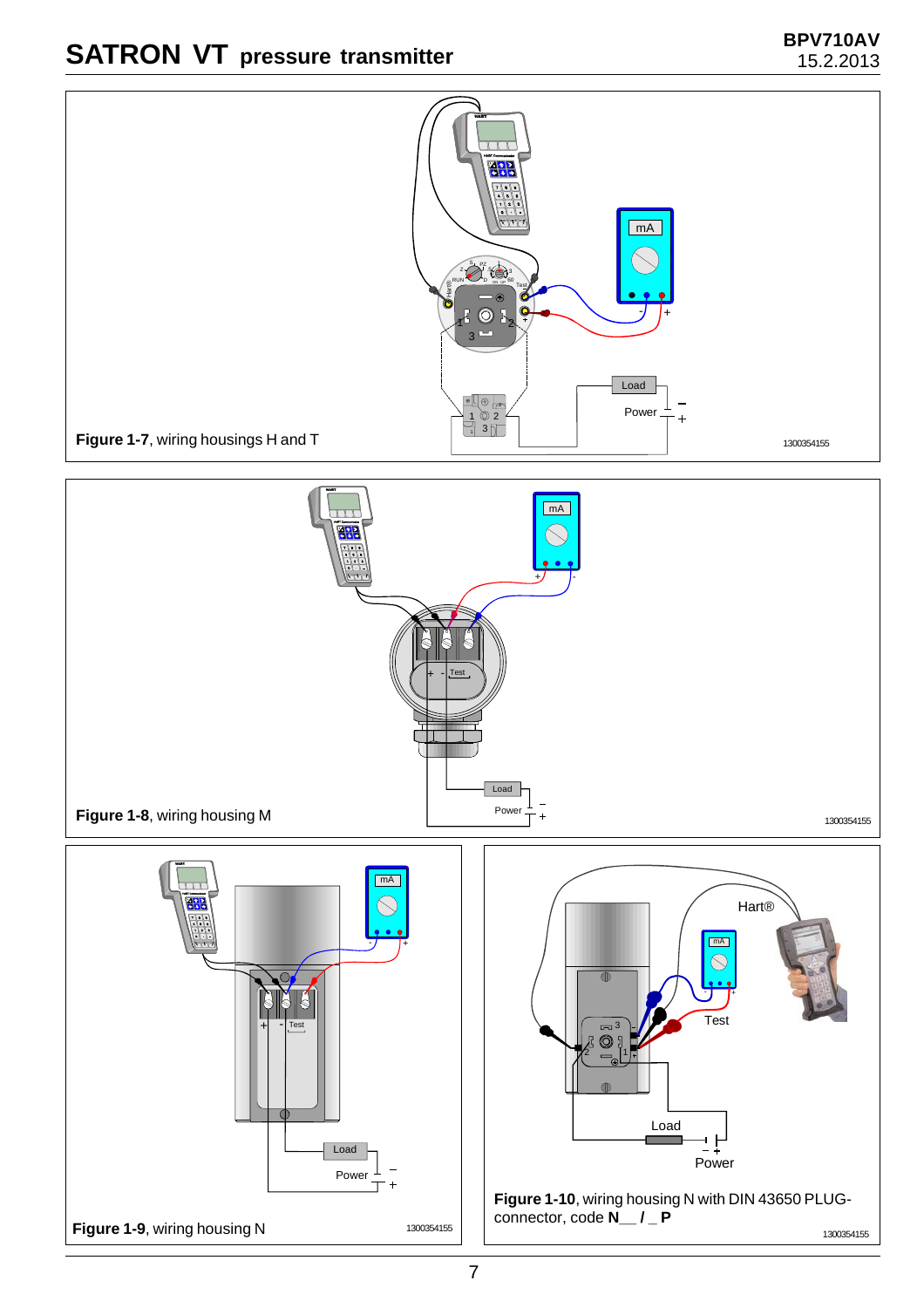### **2 SETTING UP**

#### **2.1 Using the 275 user interface**

#### *Operation keys*

The six operation keys are located above the alphanumeric keyboard:

The ON/OFF key (**I/O**) switches the user interface on and off. When you switch the user interface on, it starts looking for a HART® transmitter connected to it. If the transmitter is not found, the message **"No Device Found. Press OK"** will be displayed.

The **ONLINE** menu is displayed when the user interface finds the transmitter.

**(^)** This key allows you to move upwards in menus and scroll lists forwards.

**(v)** This key allows you to move downwards in menus and scroll lists backwards.

**(<)** This two-function key allows you to move the cursor to the left and to go back to a previous menu.

**(>)** This two-function key allows you to move the cursor to the right and to select a menu option.

 **(>>>)** The quick-selection key will start the user interface and display the quick-selection menu. You can define the desired menu as quick-selection menu.

#### *Function keys*

With function keys F1, F2, F3 and F4 you can perform the program functions displayed above each function key. When you move in the software menus, the functions of these keys will change in accordance with the currently selected menu.



#### **2.2 Setting up through HART® 275 user interface**

After installing and connecting the transmitter, connect the user interface to the transmitter. The following menu is displayed:

> **1 Measurement 2 Configuration 3 Information 4 Diagnostics**

To change the measuring range, unit damping time constant to output mode (linear/square-root), select **Configuration**.

The following menu is then displayed:

**1 Range values 2 Detailed config**

To change the measuring range, select **Range values**.

The selection displays the following menu:

- **1 LRV** (lower range value)
- **2 URV** (upper range value)
- **3 LSL** (lower sensor limit)
- **4 USL** (upper sensor limit)
- **5 Min span** (minimum span)
- **6 Apply values**

To change the measurement unit, damping time constant or output mode, select **Detailed config** from the **Configuration** menu.

The selection displays the following menu:

- **1 Damping**
- **2 Pres. unit**
- **3 Tempr. unit**
- **4 Alarm current**
- **5 Write protect**
- **6 Lin. func**
- **7 Diff El status**
- **8 Burst mode**
- **9 Burst option Poll addr Tag User function**
	- **User funct. setup**

After these activities or if the transmitter is supplied with the ready configuration you must correct a zero error of the transmitter in a final installation position.

Press **Diagnostics** and **PV Zero calibr.**

The selection displays the following menu: **Give correct value for Zero pressure in ...**

The current zero point will be shown in display and the final zero error correction can be done.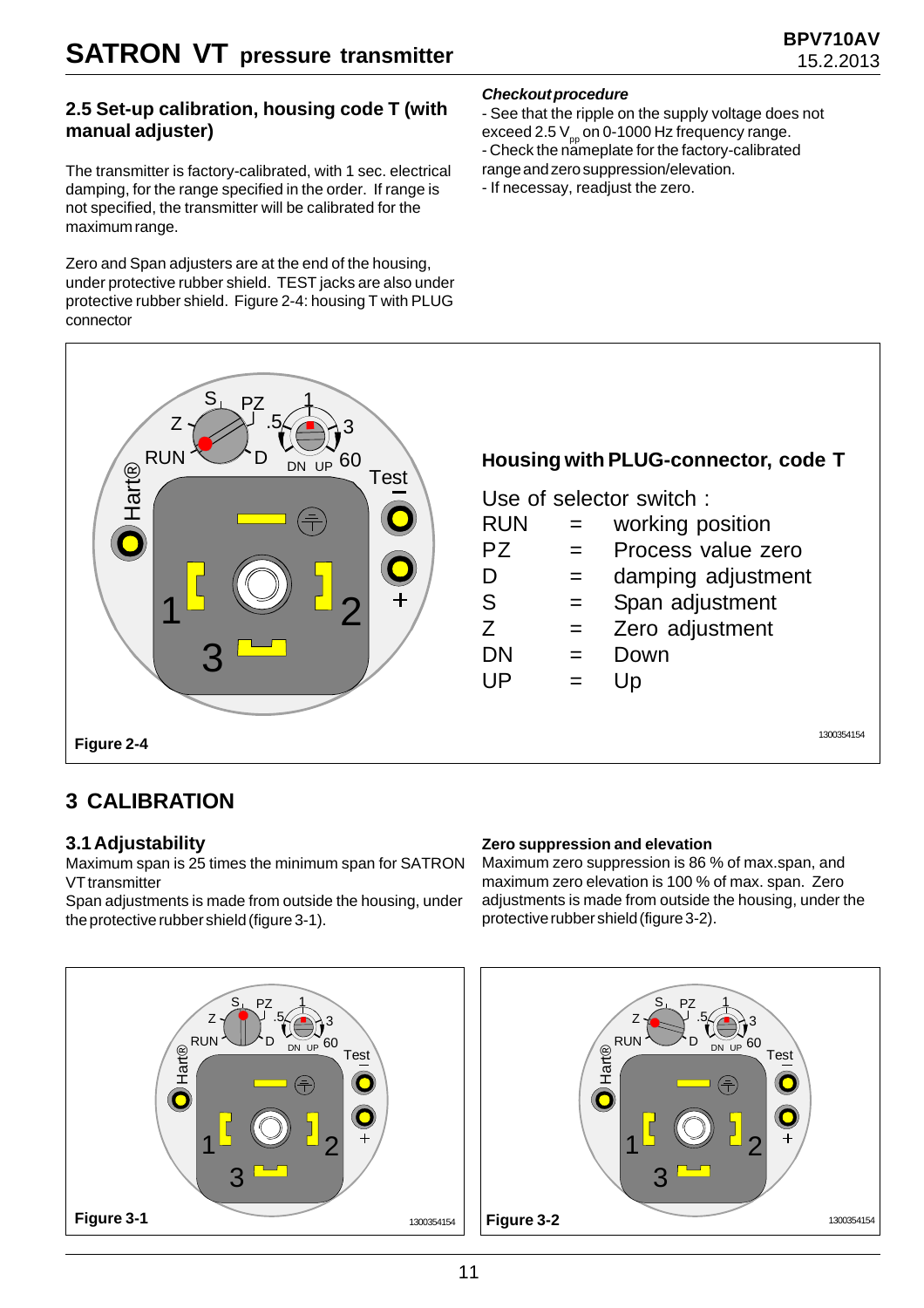## **SATRON VT** pressure transmitter 15.2.2013

#### **Measuring range**

The lower and upper range-values cannot differ from zero by more than the maximum span.

For example, range 5 transmitter whose measuring range is 0- 26,5/500 kPa cannot be adjusted to measure 500...526,5 kPa pressure, because maximum span is 500 kPa.

### **3.2 Damping**

If pulsation occurs in the measured pressure, it can be damped with the damping trimmer position D under the protective rubber shiled on the housing.

The transmitter is factory-calibrated with minimum electrical damping.

To increase the damping, turn the trimmer clockwise.

Adjusting the damping does not affect the transmitter's other calibration.

Damping adjustment :

- 1. Turn the selector switch from RUN to position D
- 2. Turn the regulating switch about  $\pm 20^{\circ}$  so damping adjustment is activated. Turn the regulating switch to desired value of damping. 0 s on the left side, 60 s in the right side.
- 3. Turn the selector switch from position D to position RUN.

#### **3.3 Calibration examples**

First step is process value zero :

- 1. Turn the selector switch from position RUN to position PZ.
- 2. PV ZERO is done when the damping trimmer is turned once to both edges at least for 1 sec.
- 3. Turn the selector switch from position PZ to position RUN.



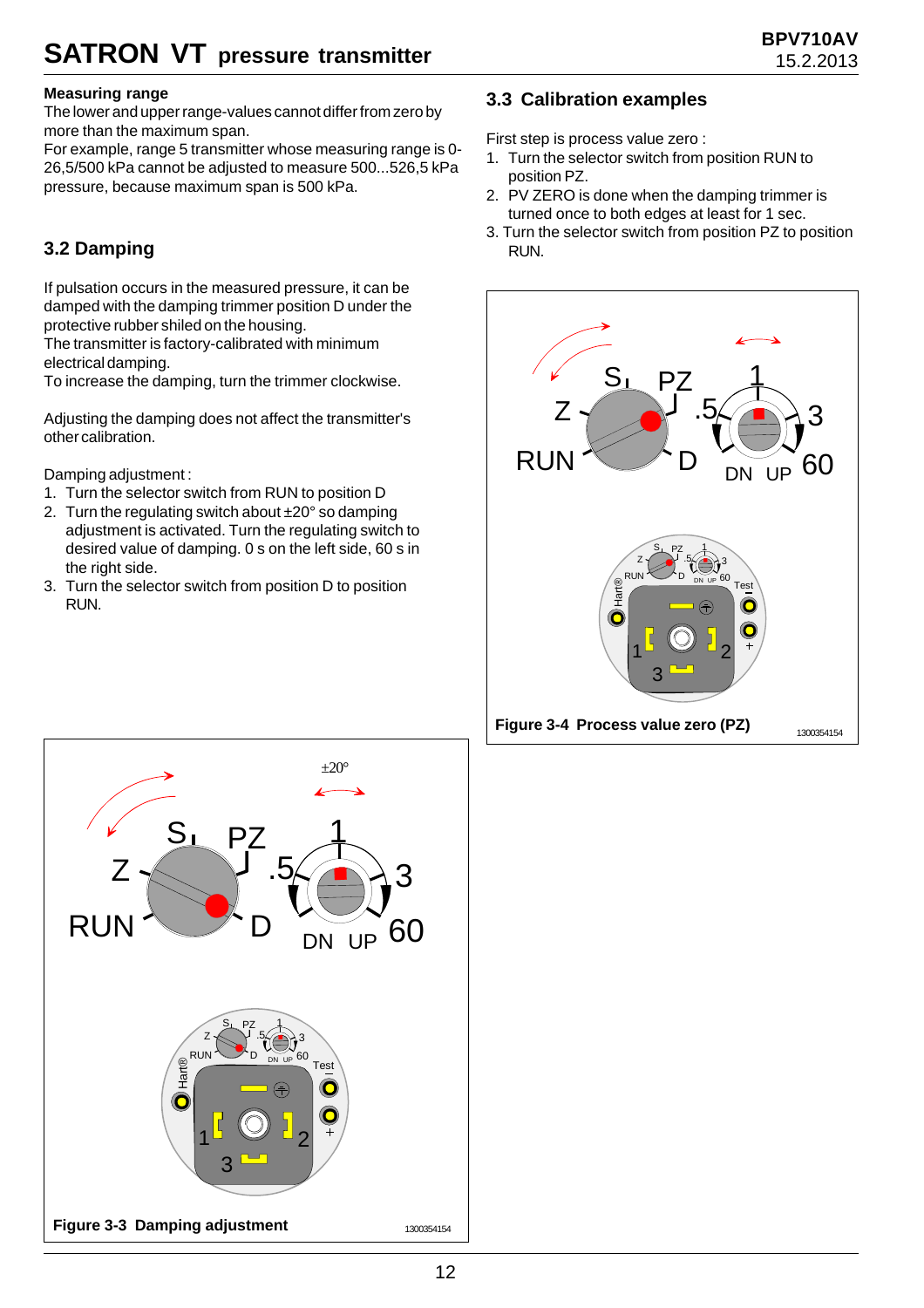



Measuring range: 0...300 kPa (range 5 transmitter). Span: 300 kPa

#### *Procedure*

- Apply zero pressure.
- 1. Turn the selector switch from position RUN to position Z.
- 2. Turn the regulating switch about ±20° so adjustment is activated.
- 3. Turn the regulating switch to a point where output is closest to 4 mA. (adjustment range on fine adjustment range is ±0.75% of span and speed of adjustment is  $±2.5%$  of span  $/s$ )
- 4. Turn the selector switch from position Z to position RUN.
- Apply full-span pressure.
- 1. Turn the selector switch from position RUN to position S.
- 2. Turn the regulating switch about ±20° so adjustment is activated.
- 3. Turn the regulating switch to a point where output is closest to 20 mA. (adjustment range on fine adjustment range is ±0.75% of span and speed of adjustment is  $±2.5%$  of span  $/s)$
- 4. Turn the selector switch from position S to position RUN.
- Apply zero pressure.
- Repeat the adjustments to achieve the desired accuracy.



13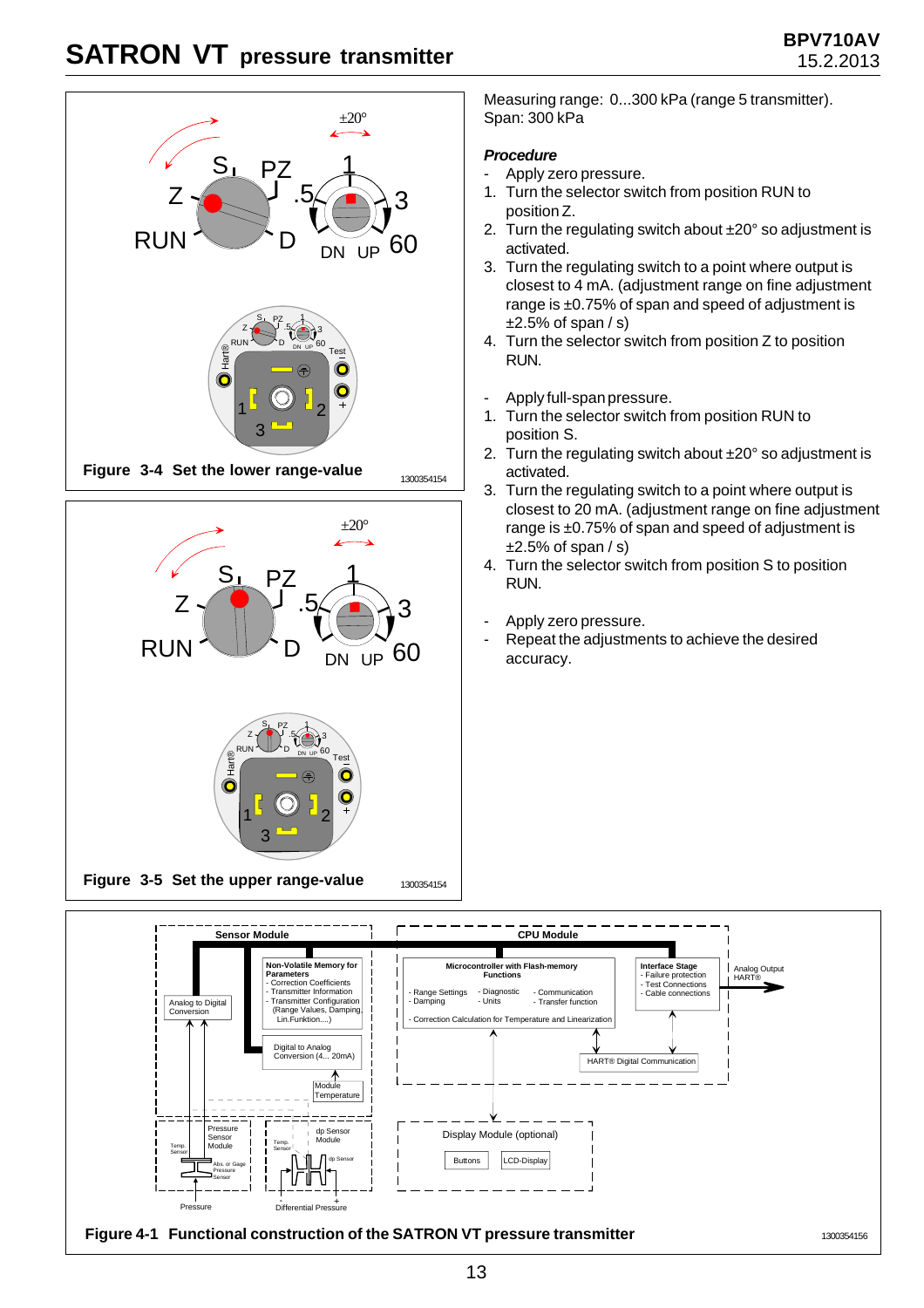#### **4. CONSTRUCTION AND OPERATION**

#### **4.1 Smart transmitter**

#### **Sensor Module**

The piezoresistive sensor, which has a silicone oil fill, is isolated from the process with a diaphragm. Sensor pressure and temperature are measured with a 24-bit AD converter. Linearity and temperature effects are digitally corrected with an internal microprocessor connected to the sensor module.

The **sensor** converts pressure to electrical signal. The conversion is carried out through a Wheatstone bridge supplied with direct current. The elastic displacement produced in the bridge by the pressure causes bridge unbalance which is measured as a DC voltage signal.

**Compensation** includes temperature compensation and linearization. Each sensor is calibrated individually through a resistance network connection. The temperature information required by compensation is derived from a temperature measuring element located by the Wheatstone bridge.

#### **Electronics Module**

The electronics module converts the process pressure signal from the sensor module to 4-20 mA output signal. The conversion can be made in linear, square root or inverted mode, or it can be done through user-selectable pressure/output point pairs (2-16 points).

Transmitters provided with own display (code **N**) is equipped with operating keys that allow you to define the transmitter's all functions.

The active functions required for **signal shaping** are in a customized IC which is divided into two sub-blocks: amplifier block and standard-signal shaping block. The standard-signal shaping block also includes zero, span and damping adjustments.

The **interface stage** includes failure protections to ensure the transmitter's operation and nonfailure in possible failure conditions. This stage also includes the TEST and cable connections

### **5. PARTS LIST**

When ordering spares, please quote this document's number BPH710AV and date 15.2.2013, the name and order number of the required part, and the transmitter's serial number. Parts indicated with asterisk (\*) as well as screws, nuts and seals (packings) are spare parts.



**Figure 5-1** Parts list: Enclosures **H** and **T**, housing with PLUG connector 1300354160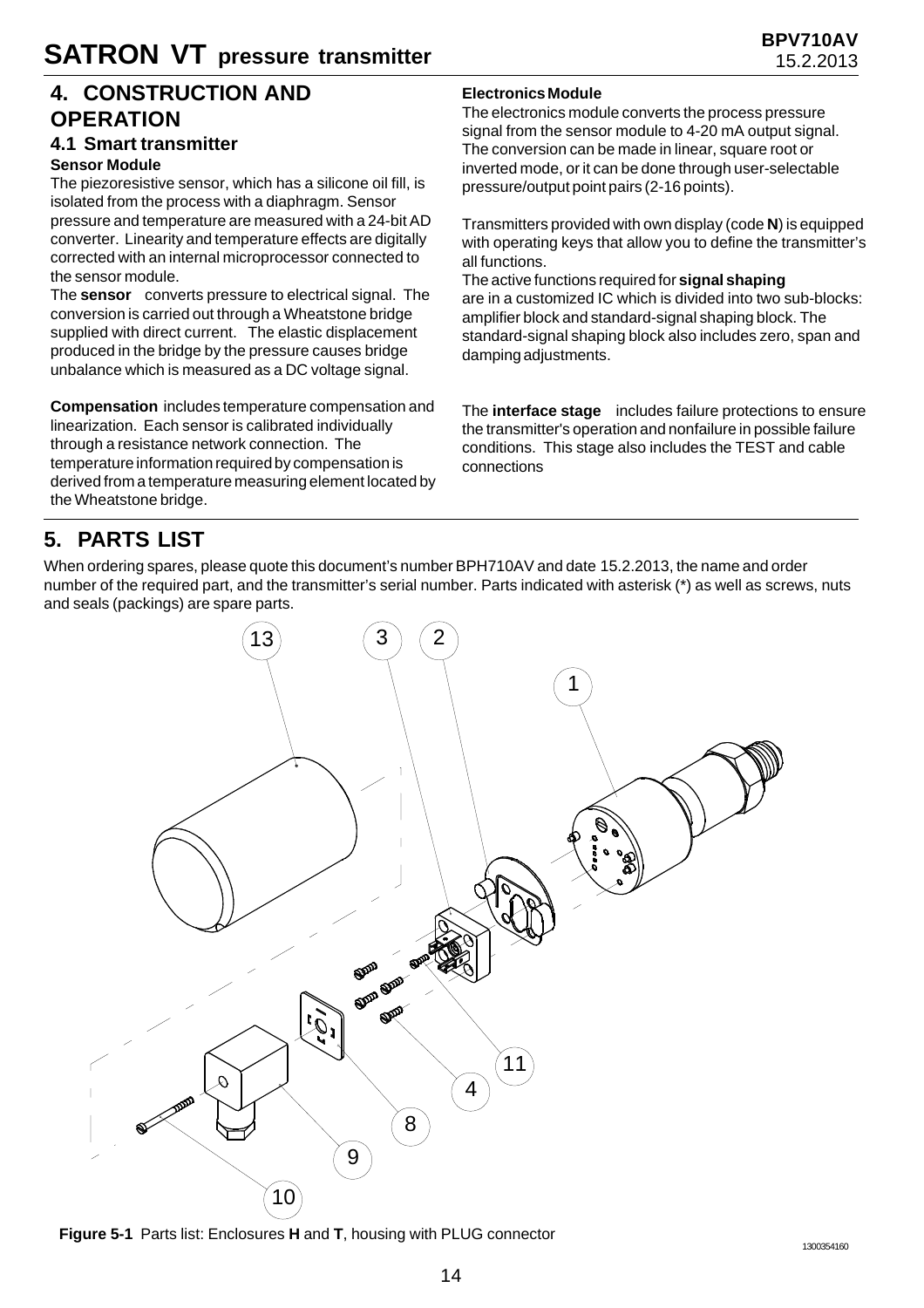





**Figure 5-3** Parts list: Enclosure **N, housing with display**